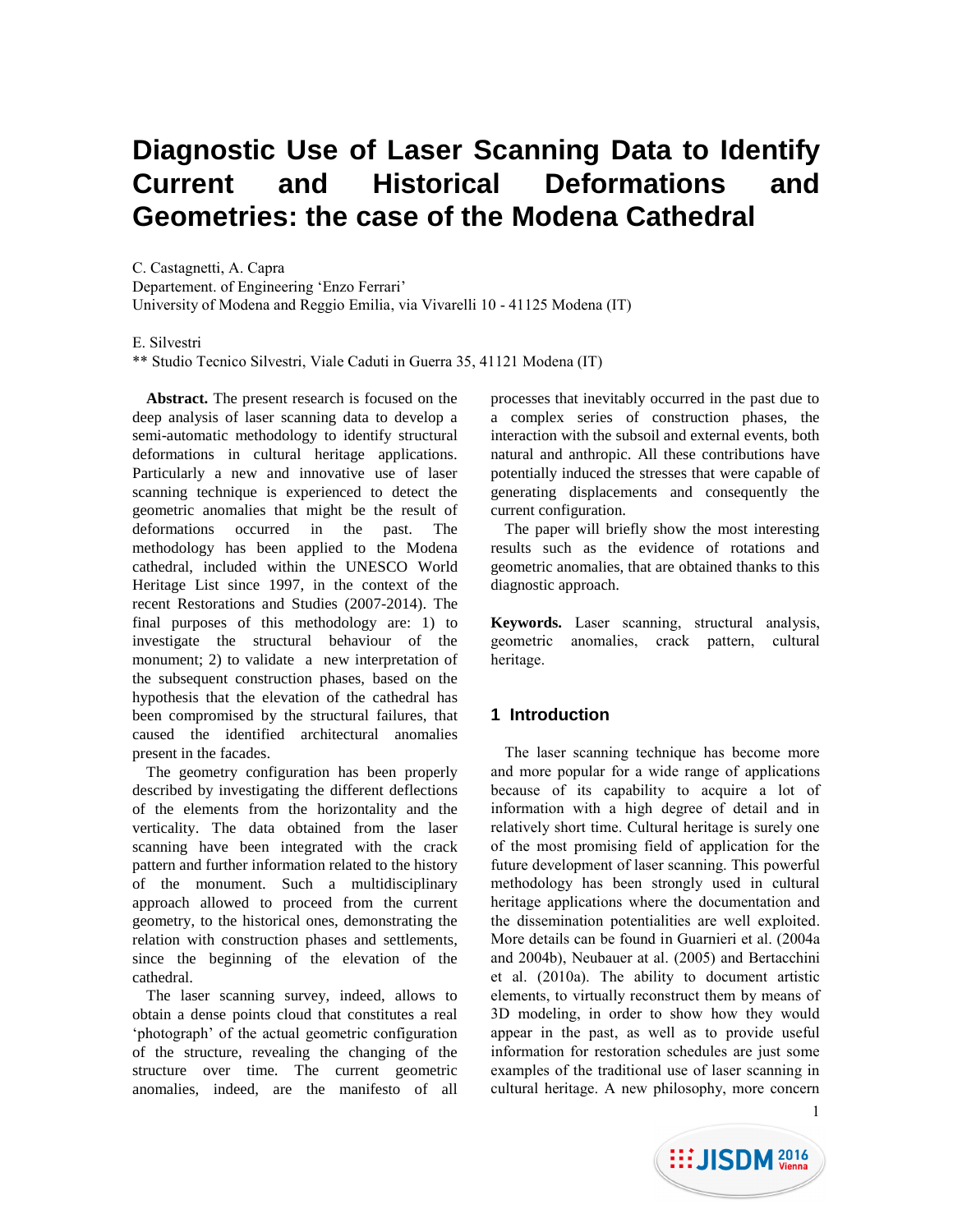to engineering issues, is growing up with the purpose to describe and analyze the geometric anomalies as well as the rotations, the displacements and the deformations affecting the structure and paying major attention to structural elements than to artistic ones. Further examples of this approach can be found in Castagnetti et al. (2012) and Capra et al. (2015).

Studying the critical aspects of a structure in terms of stability is of fundamental importance for the purpose of protection and preservation: the structural analysis is accomplished through the application of numerical simulation models (finite elements algorithm) that evaluate the response of the structure in relation to different types of stresses. In order to obtain reliable results, it is useful to have three-dimensional and georeferenced models of structures that needs to be of considerable detail and with high degree of metric accuracy. A detailed and reliable description becomes more essential in case of ancient structures to determine the vulnerability in static terms, see Gordon at al. (2004), because those buildings are characterized by irregularities just during their construction that likely have been increased by changes occurred over time.

This paper discusses an innovative methodology, based on laser scanning datasets, able to extract information about structural features. It is based on manual measurements and semi-automatic analysis which are directly computed on the points cloud itself and it does not need to go through hard processing and modeling, which takes long time. The novelty of the approach, which is developed by Authors, lies in reading the same dataset by a different perspective: a structure-oriented point of view leads every analysis while no automatic software exists, no standard procedure were realized yet to this scope and no examples are present in literature. The approach is applied to a specific case study, the Modena cathedral, with the aim to combine laser scanning-based results with crack pattern evidences and improve the knowledge of the structure's history.

## **2 The Case Study**

The multidisciplinary approach was tested on the cathedral of Modena (Modena, Italy) that is included within the UNESCO World Heritage List since 1997 (Figure 1). Being a monument of great historical and architectural assets, the cathedral, together with the nearby tower and the whole Piazza Grande, represents the symbol of Modena, and it is one of rare examples where two architectural styles, Romanesque and Gothic, coexist (Fig. 1).



**Fig. 1** The cathedral of Modena, belonging to the Unesco site of Modena, Italy. A picture of the Unesco site, with the cathedral and the civic tower (left); the location map (right) (Castagnetti et al., 2016).

The cathedral of Modena has a long and complicated construction story even because of the interaction with the contemporary construction of the nearby civic tower, the Ghirlandina Tower, and because of the interaction with the soil that caused deformations and instabilities since the initial construction. The beginning was supposedly started in 1099, together with the adjacent tower, designed by the architect Lanfranco and its coworkers while in 1220 the Maestri Campionesi phase took place with the construction of elevation parts; for more details, see Peroni (1999). The assumptions relating to the subsequent stages of construction are multiple and sometimes conflicting, but all experts recognize that the cathedral, as it appears to our eyes today, is primarily the result of the following corrections that were made during the various stages of realization because of phenomena of instability, which occurred over time with the effect, so far averted, of undermining the stability of the whole structure. Moreover, a recent study provided by Silvestri (2013) supposes a new interpretation of the history of the cathedral, suggesting that the construction phases were compromised and determined by the structural failures caused by the influence of the near tower and the subsidence of the soil during the elevation. The multidisciplinary approach as described in this paper, by providing scientific basis thanks to real datasets, can validate and demonstrate the new hypothesis.

The current geometry together with the existence of differential components leads to the strong need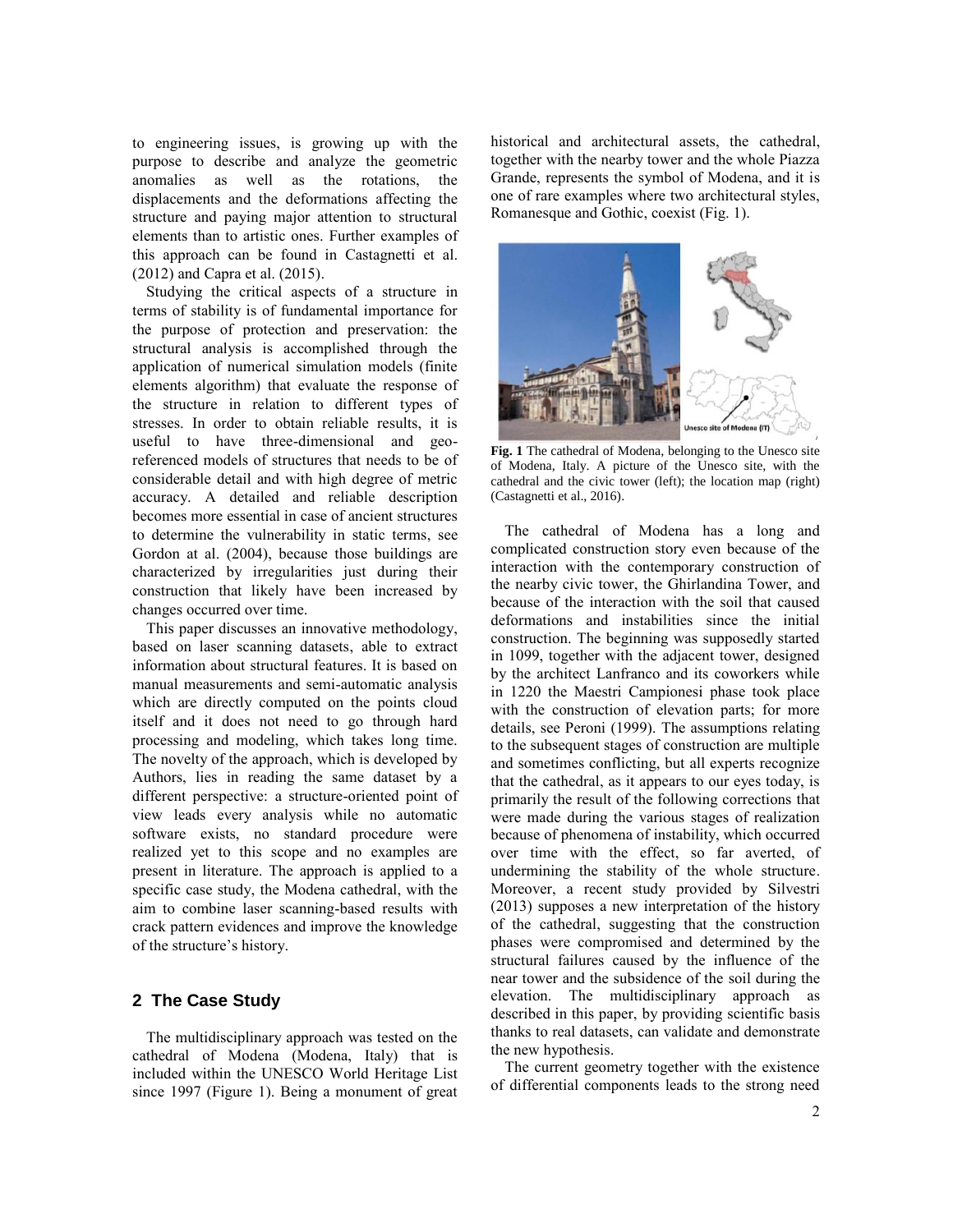of monitoring the structure in order to achieve protection and conservation. The cathedral, indeed, has been extensively studied over the years by technicians and by a Scientific Committee to understand its vulnerability and its history; joint analyses showed that the current geometry is surely due to the different steps of construction that have historically taken place and also to the phenomenon of subsidence in Modena. More details about these topics can be found in Bertacchini et al. (2010b), Silvestri (2013) and Castagnetti at al. (2016).

## **3 Methods**

#### **3.1 Terrestrial Laser Scanning Survey**

A terrestrial laser scanning survey of the whole cathedral was carried out by means of a time-offlight instrument, model *ScanStation 2 by Leica Geosystems*. Details on the survey in Castagnetti at al. (2012). Figure 2 shows the equipment during the survey and the locations of scanning positions. Retroreflective targets were applied on the structure for a proper alignment of the various point clouds by means of homologous point identification. The survey was carried out both indoor and outdoor with a resolution of 8 mm with respect to the operating distance between the surface and the instrument. An additional survey by means of a robotic total station, model *TCR1201+ by Leica Geosystems*, was also performed in order to account for an accurate alignment between the indoor and outdoor point clouds.



**Fig. 2** The laser scanning survey of the cathedral of Modena: location map of the scanning positions (left) and a picture of the equipment, terrestrial laser scanner model *Scan Station 2 by Leica Geosystems*, during survey operations (right) (Castagnetti at al., 2012).

The overall accuracy of the final alignment, which was also refined by means of the ICP (Iterative Closest Point) algorithm on the basis of the surface matching, was 10 cm. Details on the ICP algorithm in Besl and McKay (1992), Chen and Medioni (1992) and Zhang (1994). The final point cloud of the structure is obtained with two more refinement steps: noise filtering and data cleaning, aiming at removing every points which is not related to the structure. The software, that has been used to process and to manage the laser scanning dataset, is *Cyclone by Leica Geosystems*.

### **3.2 Point Cloud Analysis**

Once the point cloud 3D model is obtained, the methodology of data analysis and geometric features extraction was developed considering the complexity and the characteristics of the cathedral. In fact, there are no standard procedures to be adopted as the elements to be investigated vary depending on the type of structure that needs to be studied. Moreover, no software exist that allow the whole automatic extraction of this information, precisely in consideration of the fact that there is no standardized list of analysis to be conducted. By the way, the cathedral of Modena provided to be a great case study to develop and suggest a methodology for the use of laser scanning datasets with diagnostic purposes.

The procedure fully exploits the informative content of the point cloud by focusing on the verticality and the horizontality of structural elements. The basic hypothesis is that, in the initial original condition, the structure was characterized by a perfect verticality and horizontality. The modifications suffered over the time may have generated rotations that occur today in a not perfect horizontality or verticality of these structural elements. To identify the mentioned geometric anomalies, a semi-automatic procedure has been developed: first of all, a manual inspection allows the operator to identify the significant structural elements and to extract the geometric features by the point cloud within the same software used for managing laser scanning data. Once this information is exported by the software, it is processed automatically by specific routines, especially implemented in *Matlab* language by the Authors, in order to create detailed graphs and products that combine information from multiple structural components. This combination allows to provide a comprehensive overview and facilitates the next phase of interpretation. This step has been automated to speed up the procedure as a whole; the approach do not only consists in the creation of detailed combined plots but also in the verification of the correctness and of the reliability of final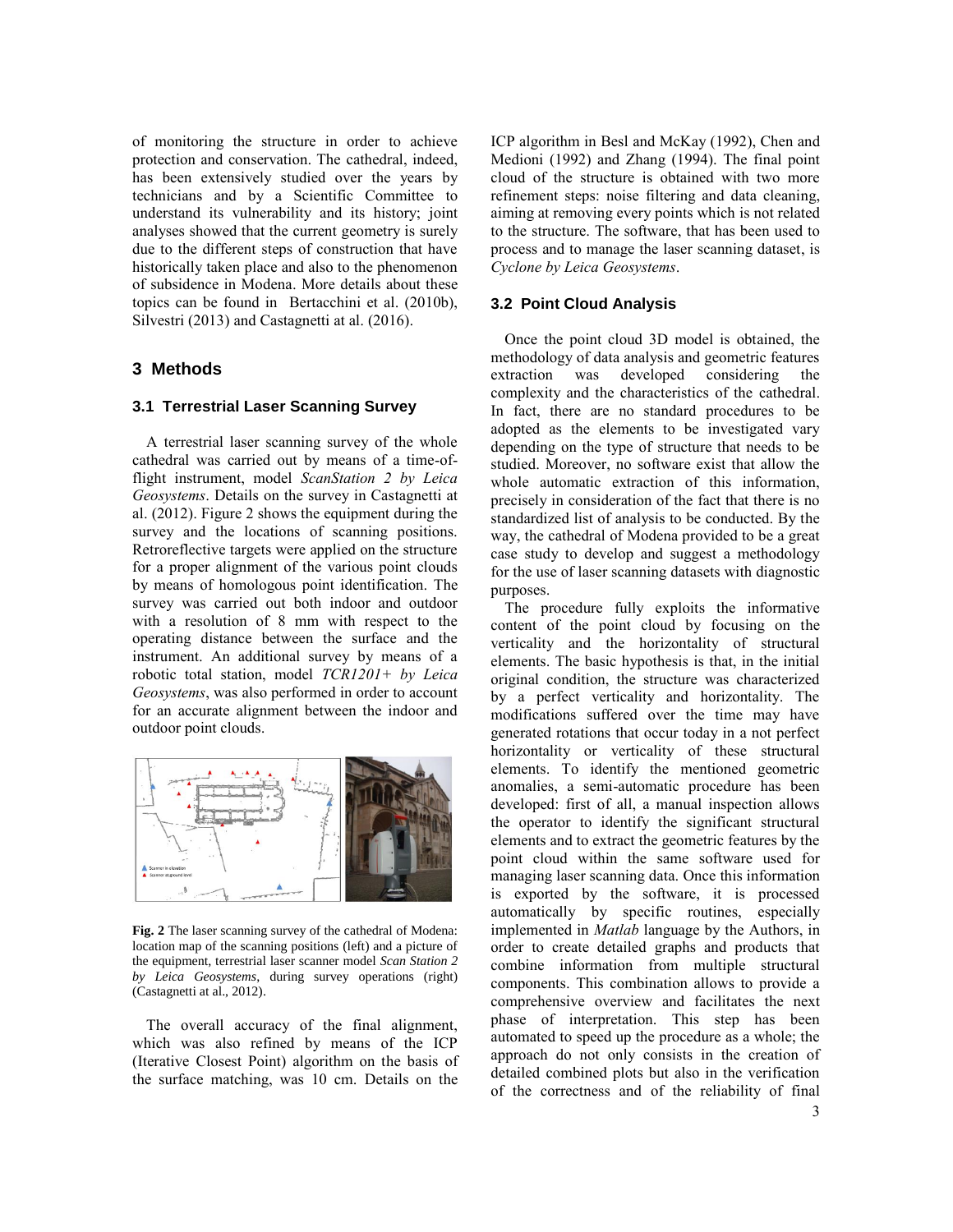products that need to be consistent, homogeneous and comparable.

The correctness of the performed analysis is ensured by the fundamental steps of the procedure, being the definition of a conventional reference system, the control of coincidence between the *z*axis and the vertical axis, the definition of cutting planes, the definition of significant vertexes describing the elements and the visualization of detailed and combined graphics.

# **4 Results**

## **4.1 Verticality**

The verticality analysis focuses on structural elements with main vertical attitude, such as columns, semi-columns, best-fitting plane of walls and so on. In this case, the longitudinal path is investigated by extracting the *z*-component of a significant number of points belonging both to the element and to the same cutting plane. By comparing the element path with the vertical axis, it is possible to analyze the anomaly. Figure 3 shows the summary map of such study that was carried out on the semi-columns belonging to the outer perimeter of the cathedral. The map clearly highlights that different portions of the cathedral are subject to differential mechanisms.



**Fig. 3** Example of verticality analysis: summary map showing direction and magnitude of the identified inclines. The analyzes were carried out on semi-columns of the outer perimeter of the cathedral (the length of vectors is representative of the incline magnitude) (Castagnetti at al., 2012).

The major tendencies occur in the Northeast, the area adjacent to the Ghirlandina Tower, and affect all the apse area including the one belonging to the South side. In the rest of the cathedral there is a tendency to open to the outside, manifested from positive tilt vectors in a direction orthogonal to the walls for all the facades. In the plane of the wall, instead, the tendency is manifested by differential rotations, having the opposite direction along the longitudinal axis of the cathedral.

## **4.2 Horizontality**

The horizontality analysis focuses on structural elements with main horizontal attitude, such as the basement, the sequence of arches at the base of the upper loggias, the eaves of the roofs and so on. In this case, the longitudinal path is investigated by separately extracting the *x*-component and *y*component of a significant number of points belonging both to the element and to the same cutting plane. By carefully looking at the plot of these components, it is possible to identify the anomaly. Figure 4 shows a detailed analysis of the difference in elevation between the North side and the South side calculated from the comparison between the profiles of the two upper loggias bases.



**Fig. 4** Example of horizontality analysis: comparison between the elevations of North façade (blue colored points) and South façade (red colored points) of the cathedral of Modena. The analysis is performed on the sequence of arches at the base of the upper loggias.

This analysis has been done to validate the new hypothesis that the façade has been the last side to be built, as stated in Silvestri (2013), supposed by the observation of the anomalous difference of 30 cm existing in the center of the front façade between the level of the North side and of the South side upper loggias. That difference has been attributed to the lowering and slight rotation of the apses towards North during the first construction phase. The detailed analysis of the configuration of the loggia along its perimeter in the point cloud model could prove this new theory, confirming that the construction did not proceed in parallel from the two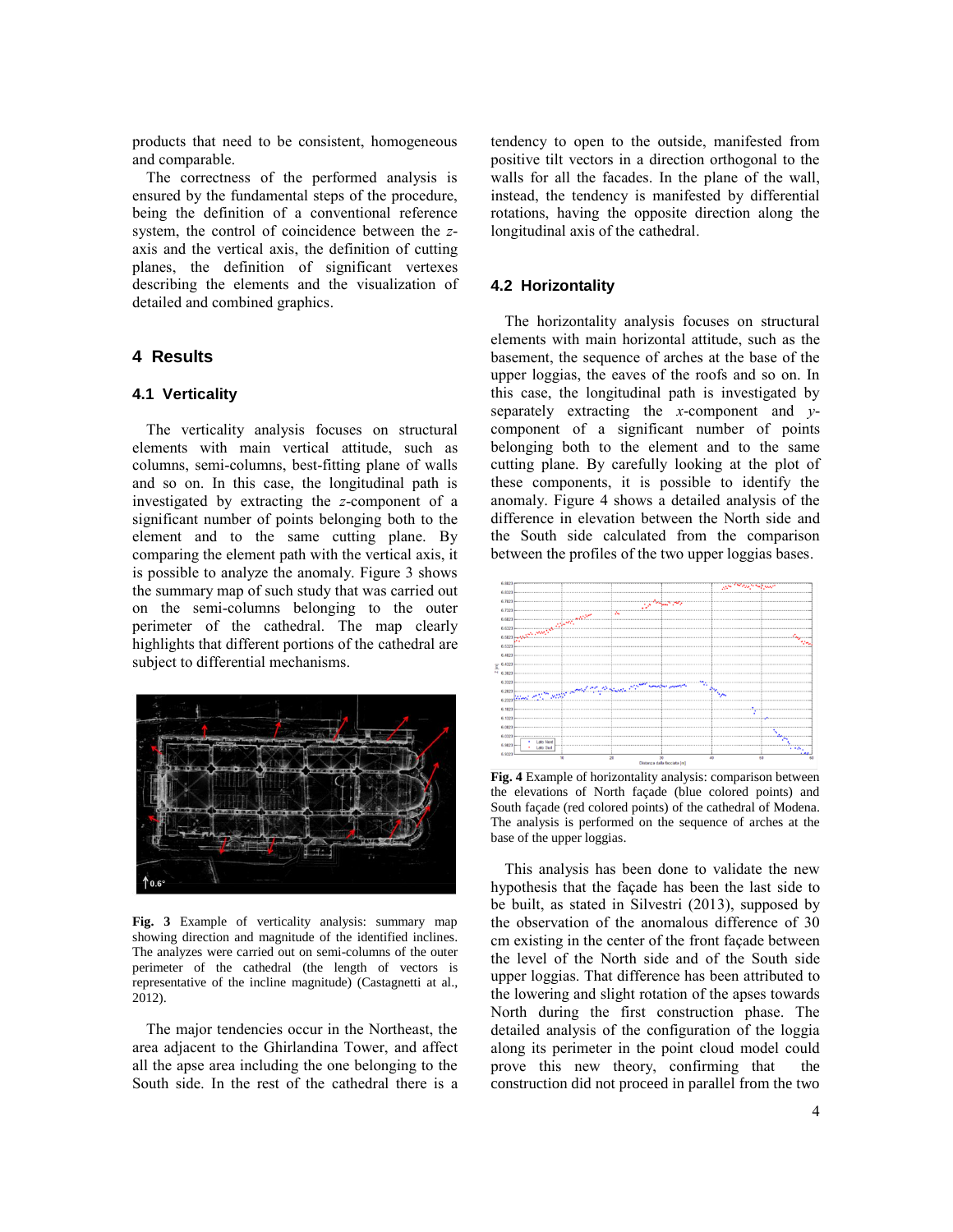sides, namely the main façade and the apses, like supposed until now by the majority of the researchers, from Porter (1917) until Peroni (1999).

## **4.3 Crack Pattern**

The point cloud analysis could provide numerical data to be integrated with the crack pattern survey and with the study of the historical structural damages in a multidisciplinary approach. The surveying and the analysis of the cracking pattern, joined to the study of historical damages, due to subsidence and earthquakes, show two areas of the cathedral to be particularly vulnerable: the fourth span from West, at the limit between the naves and the presbytery, and the second span from West, along a line parallel to the front façade. In particular, the cracks at the limit of presbytery are related to the lowering and slight rotation of the apses towards Northeast, that started with the construction of the cathedral but still goes on increasing. That area coincides, according to the new interpretation, with a later construction phase, called *'C'* phase, that was necessary in order to repair some damages due to early soil settlements manifested during the first two phases. Further descriptions in Silvestri (2013).



**Fig. 5** Relation between the construction phases and the crack pattern of the cathedral of Modena (Silvestri, 2013).

## **5 Conclusions**

In this research, a novel approach has been developed about the treatment of laser scanner datasets for cultural heritage purposes. 3D point clouds are traditionally used for spectacular 3D representations of monuments or for documentation by means of classic 2D products. The research deals with an innovative methodology that uses laser scanning datasets in a diagnostic way for engineering applications and focuses on structural elements in order to document the current geometric state of the monument. The analyzes allow the identification of interesting geometric anomalies and are carried out in close cooperation with experts of the construction history, architects as well as experts of the soil behavior and foundations. Such an interdisciplinary approach allows to define a multidisciplinary methodology able to retroactively date the structural failures suffered by the cathedral by starting from the current geometry of the monument, as given by laser scanner dataset. The methodology allow to manually identify and compute geometry features and to display them in semi-automatic mode. Results prove that the 3D point cloud plays a key role in improving the knowledge of the monument and in validating the hypothesis at the basis of the new theory about the construction history of the monument.

In fact, the initial failures that were suffered in the past by the structure play an important role in the interpretation of the phenomena that have occurred over time because they are responsible for the current geometric appearance of the monument. Following this mindset, the analysis performed on the point cloud are essential to describe the geometry state in 2014, thus the identified geometric anomalies may be considered traces of the changes undergone by the structure over time. The past studies, indeed, gave clear indications that most of the current vulnerability of the cathedral follows the original vulnerability, which occurred in the first years of life. This statement is confirmed by the survey of crack patterns and by the study of historical failures shown in Silvestri (2013) and also by the movements due to subsidence over the last twenty years shown in Castagnetti et al. (2016). These results follow the same trend observed in the past during the early phases of construction.

The implemented interdisciplinary methodology, based on the joint interpretation of the crack patterns and the geometric anomalies, leads to a strong improvement on the knowledge of the monument and its structural history, thus contributing to highlight the role of 3D point clouds in this application field.